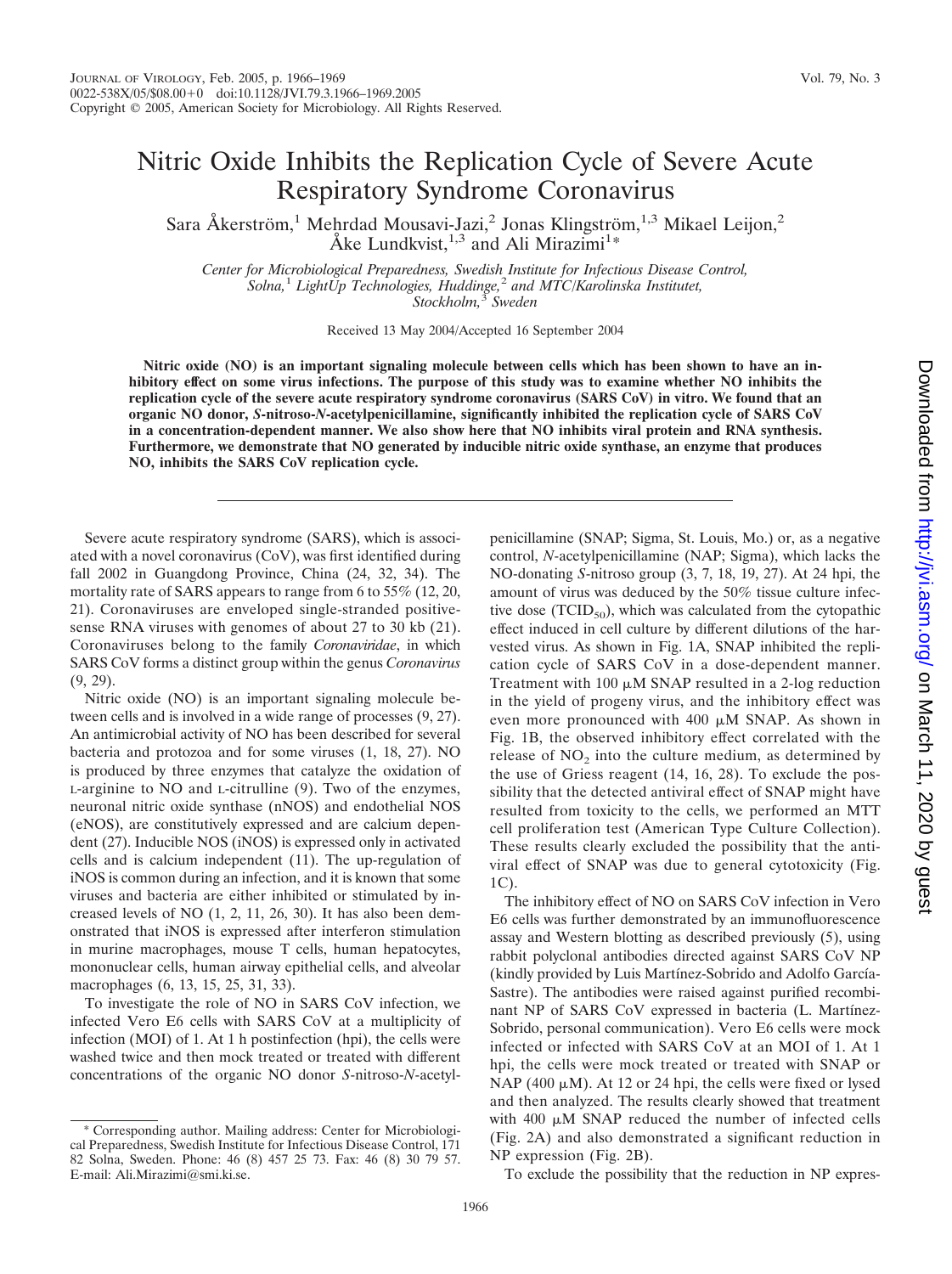

FIG. 1. NO has an antiviral effect on SARS CoV infection. Vero E6 cells were infected with SARS CoV at an MOI of 1.0. At 1 hpi, the cells were treated with different concentrations of SNAP  $(\bullet)$  and NAP (E). (A) Viruses was harvested at 24 hpi and titers were determined. (B) Nitrite concentrations produced at 24 h posttreatment with different concentrations of SNAP and NAP. (C) Cell viability, as determined by MTT assays. The mean values from two experiments are indicated.

sion was due to a common inhibition of protein translation, we mock treated Vero E6 cells or treated them with SNAP or NAP (400  $\mu$ M). At 24 h posttreatment, the cells were pulsed with 250  $\mu$ Ci of radiation/ml for 1 h. The cells were lysed and analyzed by sodium dodecyl sulfate-polyacrylamide gel electrophoresis as described previously (22). The results clearly showed that the total amount of protein translation was not decreased in SNAP-treated cells compared to that in control cells (Fig. 2C).

To investigate whether NO inhibits the viral RNA replication process of SARS CoV, we infected Vero E6 cells with SARS CoV at an MOI of 0.1. At 1 hpi, the cells were treated with  $400 \mu M$  SNAP or NAP and then lysed by the use of Trizol (Gibco/Life Technologies/Invitrogen, Groningen, The Netherlands) at different times, and total RNAs were isolated as previously described (4). Viral RNAs were subsequently quantified by real-time PCR as described below. A ReSSQ SARS assay (LightUp Technologies AB, Stockholm, Sweden) was used for real-time PCR quantification with a Light-Cycler 1.0 instrument (Roche Diagnostics, Basel, Switzerland) according to the manufacturer's instructions. One of the gene fragments targeted by the ReSSQ assay was designed to be almost identical to the fragment used in the SARS standard distributed by the Bernhard-Nocht Institute for Tropical Medicine (BNI) to enable the use of this standard for quantification; hence, all reported quantifications are based on the BNI standard. As shown in Fig. 3, we demonstrated that viral RNA production was significantly inhibited by  $400 \mu M$ SNAP.

To investigate the effect of iNOS on the replication cycle of SARS CoV in cell culture, we mock treated Vero E6 cells or treated them with 10 ng of recombinant human interleukin-1  $(IL-1\beta)$  (1 U/ml; Peprotech, London, England)/ml, together with 400 U of recombinant human gamma interferon (IFN- $\gamma$ ) (Peprotech)/ml, to induce iNOS (26).

After 48 h of stimulation, the cells were mock infected or infected with SARS CoV at an MOI of 0.1. At 24 hpi, the virus was harvested and the titer was determined as described previously.

We found that the induction of iNOS reduced the yield of progeny virus by about 82% (from 2.1  $\times$  10<sup>7</sup> to 3.9  $\times$  10<sup>6</sup>  $TCID_{50}$  (Fig. 4A). This result confirmed a recent report which showed that IFN- $\gamma$  has an antiviral effect on the replication cycle of SARS CoV in Vero cells (10).

The measurement of NO levels (Fig. 4B) demonstrated that the concentration of nitrite produced by the cytokine treatment reached approximately the same level as that seen with  $50 \mu M$  SNAP.

Most interestingly, we observed the same level of inhibition of the virus replication cycle with 50  $\mu$ M SNAP as that with the cytokine treatment. In order to confirm that the NO production was dependent on iNOS induction, we treated cells with a 1 mM concentration of the iNOS inhibitor *N*G-monomethyl-Larginine (L-NMMA)  $(8, 26, 27, 30)$ , together with IL-1 $\beta$  and IFN- $\gamma$ . L-NMMA significantly inhibited the production of NO and thereby restored the replication cycle of SARS CoV. However, it should be mentioned that the virus titer was still 30% lower than that of the control. One possible explanation for this observation may be that L-NMMA could not completely inhibit iNOS and that some NO was therefore still produced, which may have inhibited the virus (Fig. 4).

Our results demonstrated that NO specifically inhibits the replication cycle of SARS CoV, most probably during the early steps of infection, suggesting that the production of NO by iNOS results in an antiviral effect. However, the production of NO should be adjusted to exert antiviral rather than damaging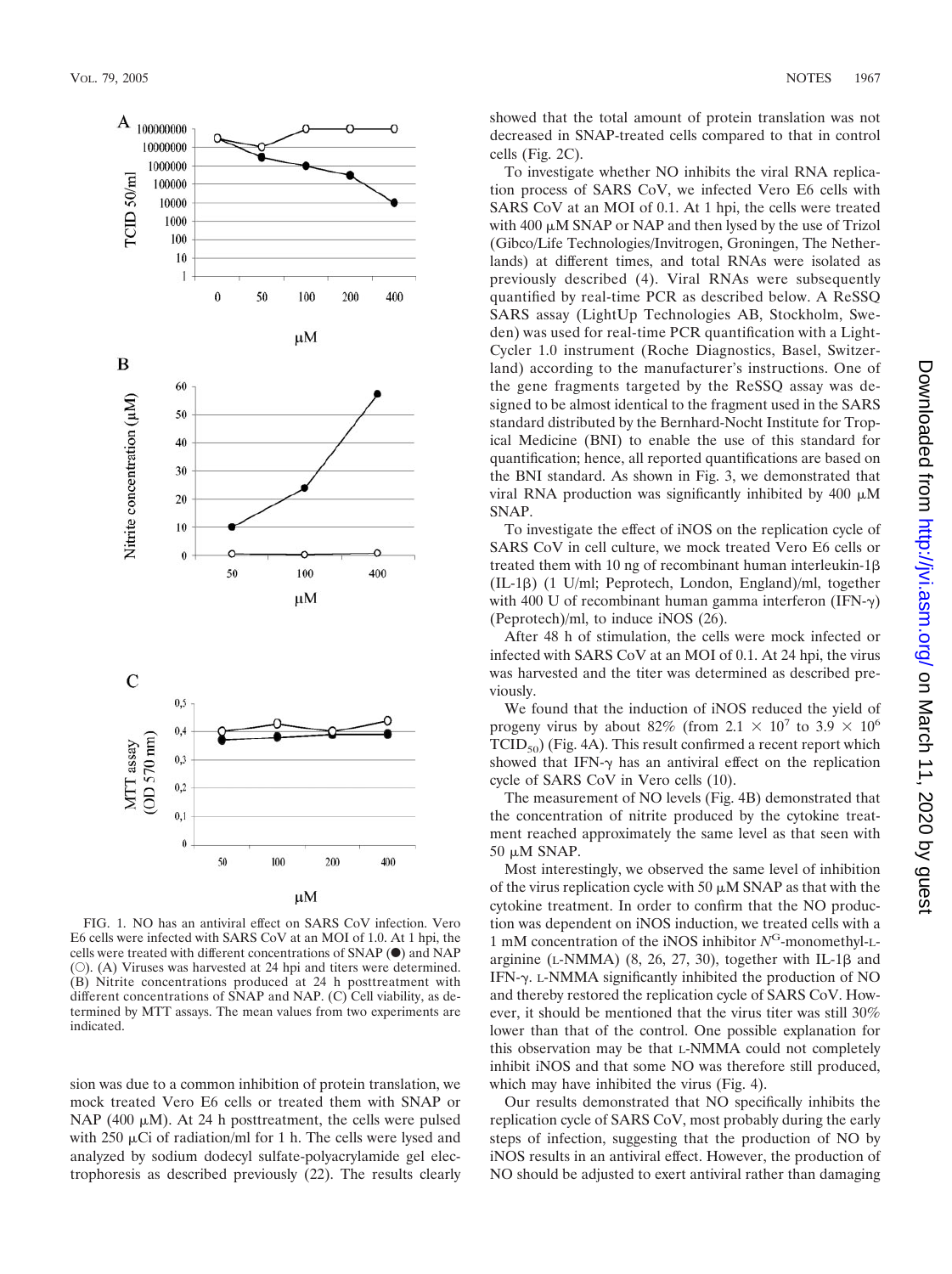

effects. At present, there is no information concerning the levels of NO in SARS patients. Previous studies have shown that NO plays a role in the pathogenesis of influenza virus pneumonia in mice (2, 17). This pathological effect, however, has been suggested to be associated with the mouse model of pneumonia, since the peak of NO in infected humans was not associated with clinical symptoms (23). Thus, the role of NO during SARS infection in animal models and the level of NO in SARS patients constitute important areas for future studies.



FIG. 3. SNAP blocks viral RNA replication of SARS CoV. Vero E6 cells were infected at an MOI of 0.01 and then treated with 400  $\mu$ M SNAP ( $\bullet$ ) or NAP ( $\circ$ ) at 1 hpi. Treated cells were lysed by the use of Trizol at different times, and viral RNAs were quantified as described in the text.

 $3.0E + 07$  $2.5E + 07$ rcm50/ml  $2.0E + 07$  $1.5E + 07$  $1.0E + 07$  $5.0E + 06$  $0.0E + 00$ Mock treated IL-1b/IFN-g IL-1b/IFN-g/L-**NMMA** B

A



FIG. 4. iNOS has an inhibitory effect on the replication cycle of SARS CoV. Vero E6 cells were mock treated or treated with IL-1 $\beta$ and IFN- $\gamma$ , with or without the iNOS inhibitor L-NMMA. At 48 h posttreatment, the cells were infected with SARS CoV at an MOI of 0.1. Progeny virus was harvested at 24 hpi, and the titer was deduced by calculating the  $TCID_{50}(A)$ . Nitrite concentrations were determined by the use of Griess reagent (B). The mean values from three separate experiments are given, and error bars indicate standard deviations.